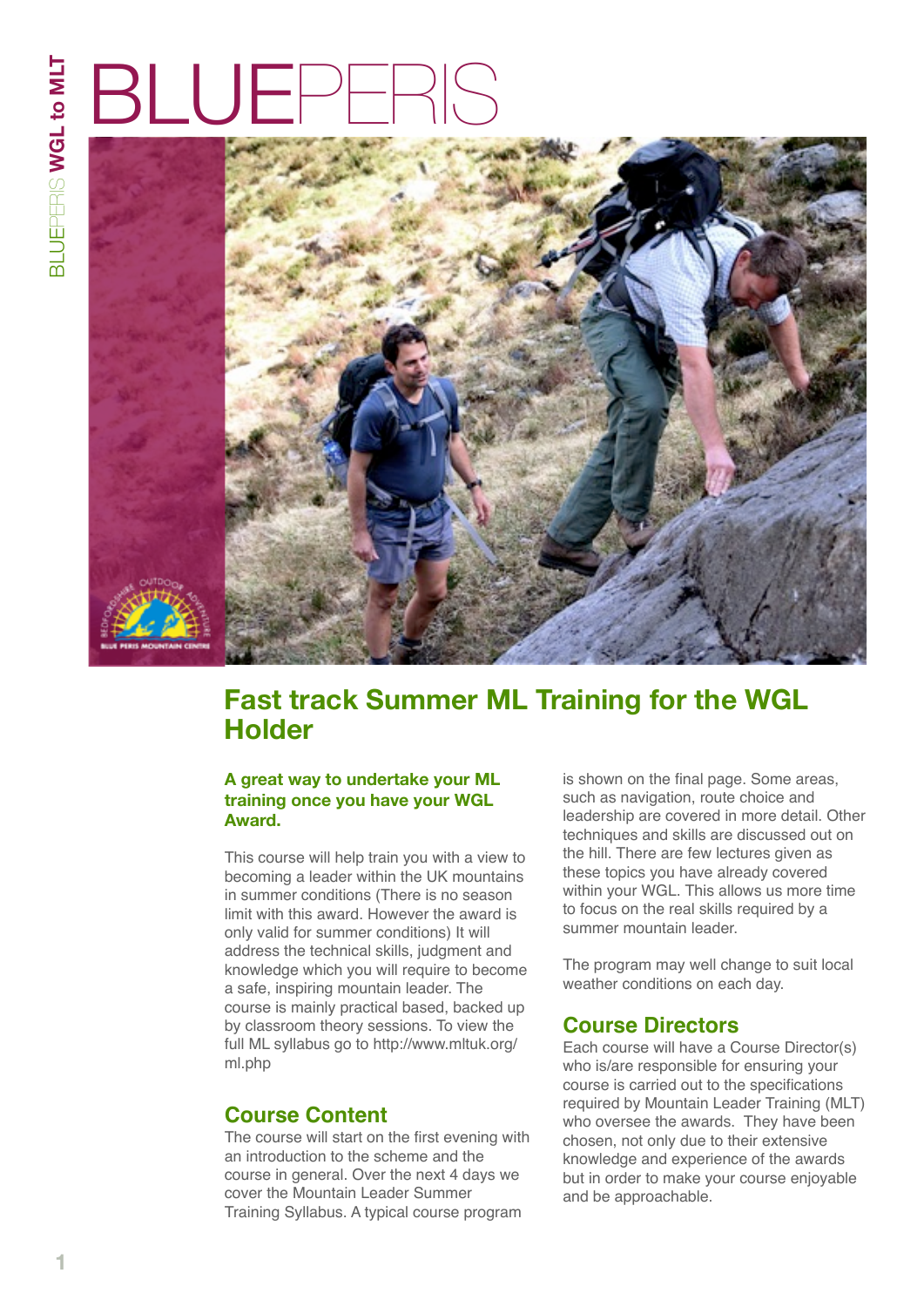

## **Who Are Our Course Directors ?**

We have what we feel is a very impressive list of course directors. Our course directors have vast experience of teaching and assessing the awards alongside their own personal experience within the mountains. Many of our directors' work freelance and not only for Blue Peris, which is intentional.

**Mark 'Baggy' Richards (MIC)** Baggy has been directing and working on courses for many providers for over 15 years. He was heavily involved with the ML scheme whilst working as a full time instructor at Plas Y Brenin and is currently a board member of Mountain Leader Training. This allows the centre to be very current and up to date with the ML Scheme. He still freelances and guides in his spare time.

**Ed Chard (MIC)** Ed has been directing and working on courses for over 16 years for many providers. He has a varied background having led many expeditions for Jagged Globe all over the world. He currently works part time as the Development Officer for Association of Mountaineering Instructors (AMI), runs the Jagged Globe Scottish winter program from January to April alongside being self employed.

**'The course did a great job of bridging the gap between WGL and ML'**

**'Top class coaching, I learnt alot '**

**'The instructors were brilliant'**

**'Really enjoyed the course, feel inspired to get out there and gain more experience'**

**'The instructors were really good at boosting your confidence and giving you ideas to go away and practice'**



#### **Simon Colley (MIC)**

Simon has over 15 years experience working in the outdoor industry as a coach, instructor and director. Simon also worked as a full time instructor at Plas Y Brenin where he was involved in shaping and running the ML department. Simon now freelances, guides and runs his own business throughout the year.

**Gareth Davies (MIC)** has been working on ML courses for nearly 10 years for many providers and directs most of our ML training courses. He has a very varied background as a freelancer and his work has taken in all over the UK and includes work for Plas y Brenin.

**Berwyn Evans (MIC)** has been involved with the scheme for over 20 years. He also has extensive experience of working and running ML courses including at Plas Y Brenin. He currently works as a freelance instructor and has vast experience of working with groups.

**Mark Walker (MIC and Guide)** Mark works at Blue Peris, and freelances at a range of other companies. Mark is another member of staff who has extensive experience of ML courses.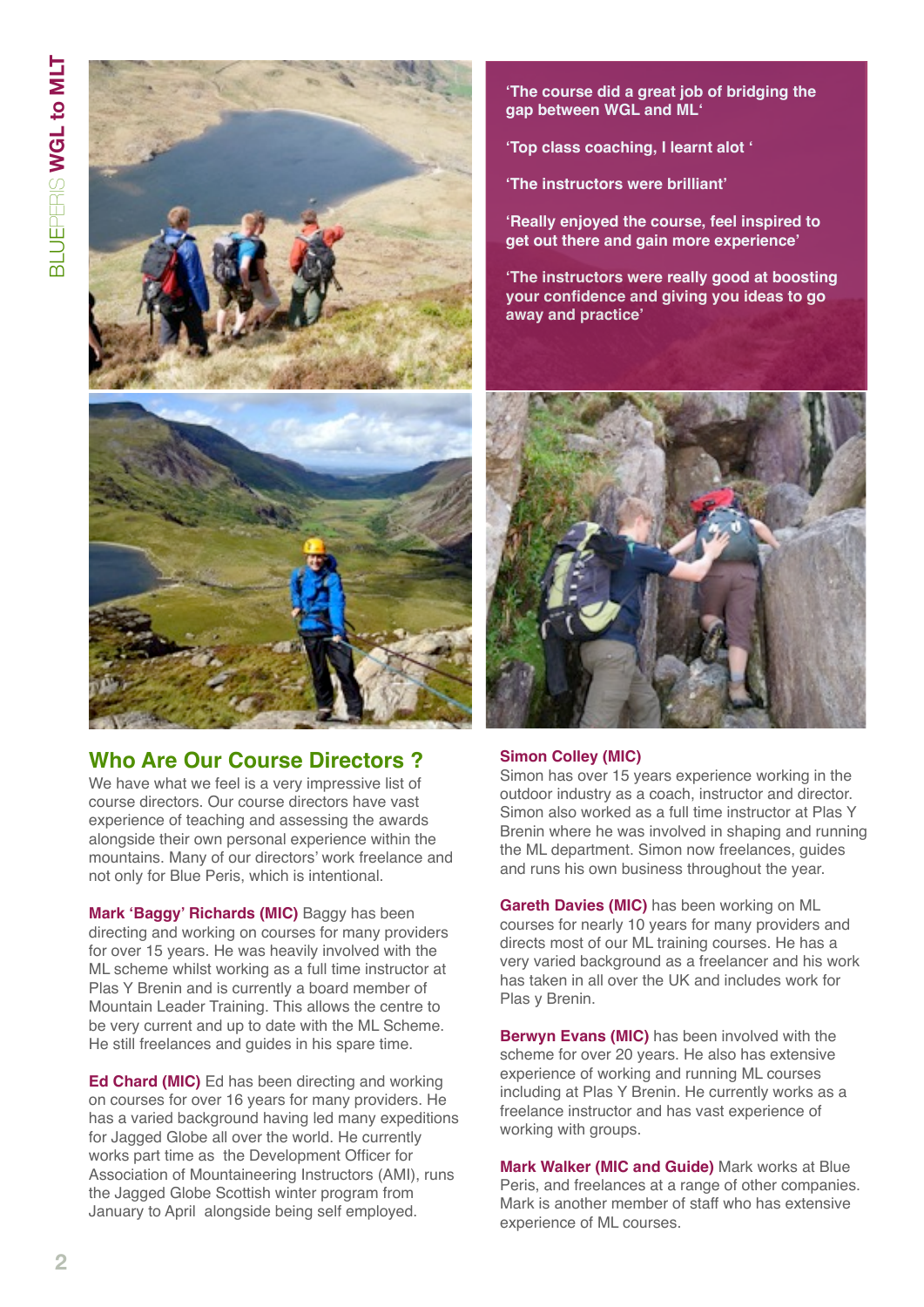# **Frequently Asked Questions**

#### **What is included within the course costs ?**

- Accommodation and beverages on the first evening
- Full board, accommodation and beverages on days 1 to 4, except there is no evening meal on the final day.
- Free Wi-Fi (limited to e mails, face book, Google etc, but not downloads and films)
- Transport whilst at the centre
- Certain items of equipment can be loaned (as shown in bold on the kit list)

#### **What is not included in the course cost ?**

- Registration for the award
- Travel to the centre and return travel
- Not all equipment is supplied (see kit list)
- Towels
- Toiletries

#### **What admin do I need to ensure I have arranged ?**

- Have I sent off a booking form, medical form and paid in full
- Are you registered on the the Summer Mountain Leader Scheme ?
- Have you received your Summer Mountain Leader Scheme logbook.
- **• This registration is addition to registering for your WGL. You require another set of log book pages specific to the Summer ML Award**

#### **Do I need to bring my logbook and all its contents pages with me ?**

Yes bring all WGL and ML log book pages

#### **What accommodation block will I be staying in ?**

Residential courses are either in our main centre (Blue Peris) or in our adjacent property White Peris (visit website for further details)

#### **Can White Peris be hired out ?**

Yes White Peris can be hired out as a self catering accommodation block for use by outside groups or individuals: Instruction and equipment for a wide range of activities can also be arranged for White Peris users and outside groups. Please visit website course and activities pages for further details.

#### **Can I book last minute ?**

If places are available you may book the day before a course starts

#### **What maps will I require ?**

You will need to bring an Ordnance Survey No 17 1:25:000. this needs to be a laminated version.

A 1:50:000 will be supplied for loan only FOC if you do not have your own.

We sell both the 1: 50:000 and 1:25000 maps at the centre

#### **Do I need a compass ?**

Having you own compass is a must. We recommend the Silva Expedition or type 4 compass. However we can lend you one of these, for the duration of the course only, for no extra charge.

#### **Will I be required to bring my own rope ?**

No. However many of our students during or upon leaving the course purchase a new ML rope from Blue Peris.

This is an area in which many of our candidates struggle for advice on; for both training and assessment. We have sourced full weight, 10mm to 10.5mm single ropes. They are 30 metres long and all our staff see this as the most optimum length of rope to carry. As it is a single rope then it's ideal for practicing ML techniques and using in real emergencies I can also be used for single pitch climbing and at the climbing wall.

Ropes only £49.00 inclusive of VAT.

Be aware ; Very skinny ropes such as 7mm are too thin to handle, too thin to hold in a fall situation and are more likely to abrade and cut over edges. Many hill walking ropes sold are not suitable for the ML Award. In addition they are normally shorter than 30m. Short ropes are very limiting in their use in UK mountains and the ML award.

#### **What do I receive for my packed lunch ?**

We ask you to make your own packed lunch each morning. This way you are able to have your sandwiches just as you like and as many as you like. There are a variety of fillings, brown and white bread, crisps, fruit, a savoury snack, small chocolate bar and a piece of cake.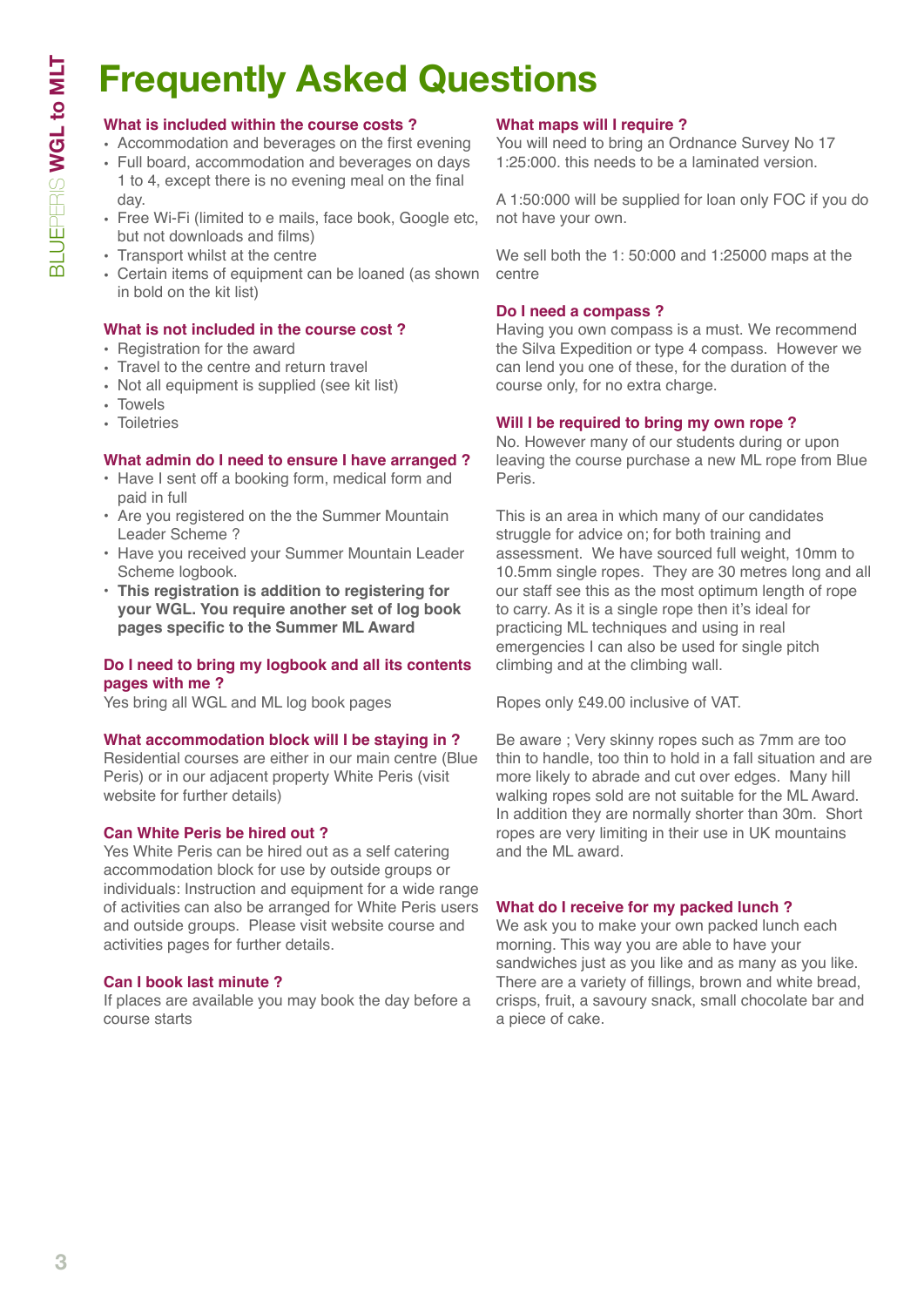# **More Frequently Asked Questions**

#### **What do the evening meals consist of ?**

There are 3 choices of the main meal and the dessert each evening alongside soup and bread as a starter.

#### **Do you cater for vegetarians / Vegans / other special dietary requirements ?**

Yes, please let us know in advance about any special diets and notify this clearly on the medical and personal details form. We can also send you the menu options for vegetarians and vegans. Contact the centre.

#### **Can I gain access to hot and cold drinks throughout my stay ?**

We have facilities so that you can grab a cuppa at any time and fill your flask. There is no extra charge for this and we have a variety of teas, coffees, cordial and semi skimmed and Soya milk.

#### **Is the centre secure ?**

All doors on the accommodation blocks have coded door locks, which you will be given the code to. Personal belongings are not insured so please be aware of this. We do have a small safe if you wish to put anything really valuable in.

#### **Is smoking allowed on site ?**

Smoking is not allowed inside any building.

#### **Will I obtain mobile phone reception at the centre ?**

Certain mobiles have better coverage than other. However, most mobiles work at the centre.

#### **Is there a pay phone at the centre ?**

Blue Peris has a pay phone. However White Peris does not. If required we can arrange for you to use this if you are staying in White Peris

#### **Do you have Internet access ?**

Our accommodation blocks have access to wi-fi, there is no extra charge for this, but there are restrictions on downloads.

#### **Is there on site parking ?**

Yes you can park on site. When we are busy we have to juggle cars around but it all works out.

#### **Does the centre have a shop ?**

We have a small shop on site that sells chocolate, drinks and maps. This is opened up on request.

#### **Can I watch the TV ?**

Blue Peris has access to a TV and plans are in place for White Peris also.

#### **Can I bring my own dog ?**

We do not allow animals at the centre (except guide dogs). One of the reasons is that dogs are not allowed on the majority of the land we use for the courses.

#### **Are there local amenities ?**

There are reasonable pubs and a Spar in Llanberis which is 10 minutes drive or 20-30 minutes walk. Closer to the centre in Deiniolen you will find a Londis. Instructors are happy to stop off en route to daily venues if you wish.

#### **Fitness and Health ?**

You will be asked to fill in a personal details form which amongst other things asks you about illness and disability. Courses are quite intensive and can be tiring, so although a high level of fitness is not essential, a reasonable ability in the activities is necessary in order to participate in the sessions.

#### **Safety ?**

Outdoor courses by their nature contain elements of risk. At Blue Peris we pride ourselves on being able to offer you an adventurous experience with some of the most highly trained and experienced instructors delivering the awards. However, whilst every effort is made to conduct activities safely, you do of course have some responsibility for the safety of yourself and others. You should question any practice or instruction which you might deem unsafe.

#### **Insurance ?**

Bedford Borough Council and Blue Peris Instructors have professional indemnity insurance. We have to advise you to consider arranging your own insurance if you wish to cover illness, injury, damage to and loss of personal effects, *cancellation* etc.

#### **Equipment ?**

For training courses, you are encouraged to bring as much of your own equipment as you can.

**Please note we do not supply 1.25.000 maps. You are required to bring your own or purchase one from out shop.**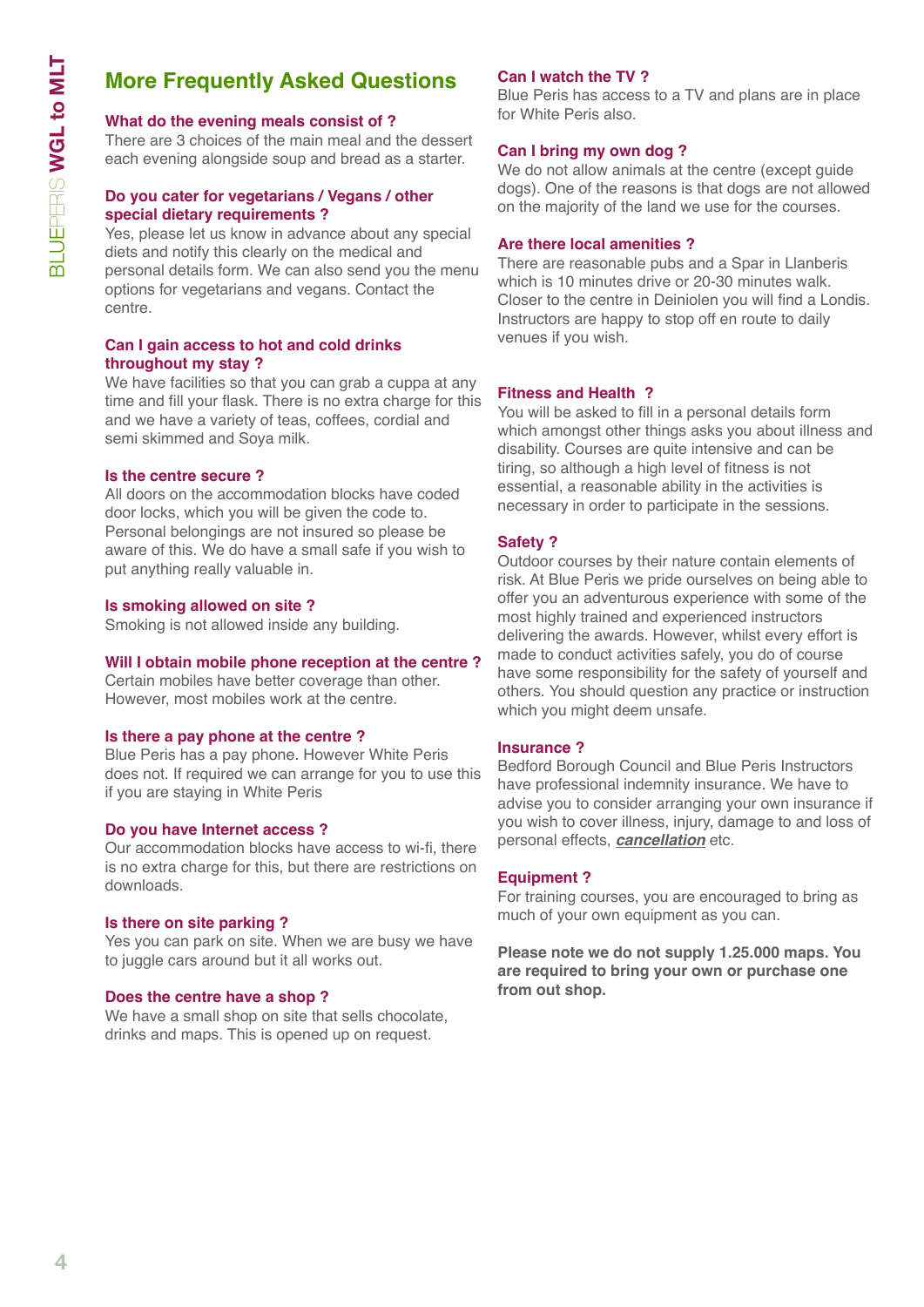# **Kit List**

All items in bold can be borrowed from centre as part of the course fees

- Maps
	- 1.25.000 Map of Snowdonia Outdoor Leisure No 17. This map needs to be weather protected (covered in plastic film or good quality map case. Please no plastic bags your map will not function in one of these.)
	- **• 1:50,000 Snowdonia No 115 As above in reference to be waterproof**
- **• Day Rucksack approx 30 litres.**
- **• Expedition rucksack 50 plus**
- **• Compass.- Silva compass, Type 4 / Expedition is ideal and is the best. A basic and cheap compass will not really be of use.**
- **• Good sturdy walking boots 2 season and above**
- Rucksack liner ( black bin liners are not suitable )
- Changes of warm clothing suitable for use on mountain days, which may sometimes be slow moving and in bad weather!
- Head Torch for night navigation. A good head torch is essential and a must. Please bring new and spare batteries. And a spare bulb! A hand torch is not suitable.
- Watch with a stopwatch for navigation timing. An altimeter for the wealthy! But not essential.
- **Fleeces**
- **Gaiters**
- Walking socks
- Woollen hat and/or balaclava
- 1 to 2 pairs of gloves or mittens
- 2 to 3 pairs of loose trousers
- Thermal underwear
- (Just occasionally in summer!!) shorts, sunhat, sunglasses and sun cream
- Change of informal clothing for evening, i.e. not activity wear
- Indoor shoes or slippers
- Personal Toiletries and medication
- Hand and Shower towels
- Note book and pen
- Camera
- Thermos flask
- Drink bottle
- Waterproof jacket (we can supply a basic one)
- Waterproof trousers (we can supply a basic one)
- . **Whistle**
- Survival bag / bivi bag
- **• Sleeping bag suitable for time of year**
- **• Camping mat / thermarest**
- **• Camping stove, fuel, pans, cutlery, mug etc**
- **• 1-2 person tents**
- Books
	- Hillwalking by Steve Long ISBN 0-9541511-0-0 The only book you need, bang up to date and written for the ML WGL Schemes.
	- Nature of Snowdonia by Mike Raine. ISBN 978-1-906095-10-9
	- Rock Trails of Snowdonia by Paul Gannon

**Our instructors have a strong coaching background that helps you learn in a positive environment**